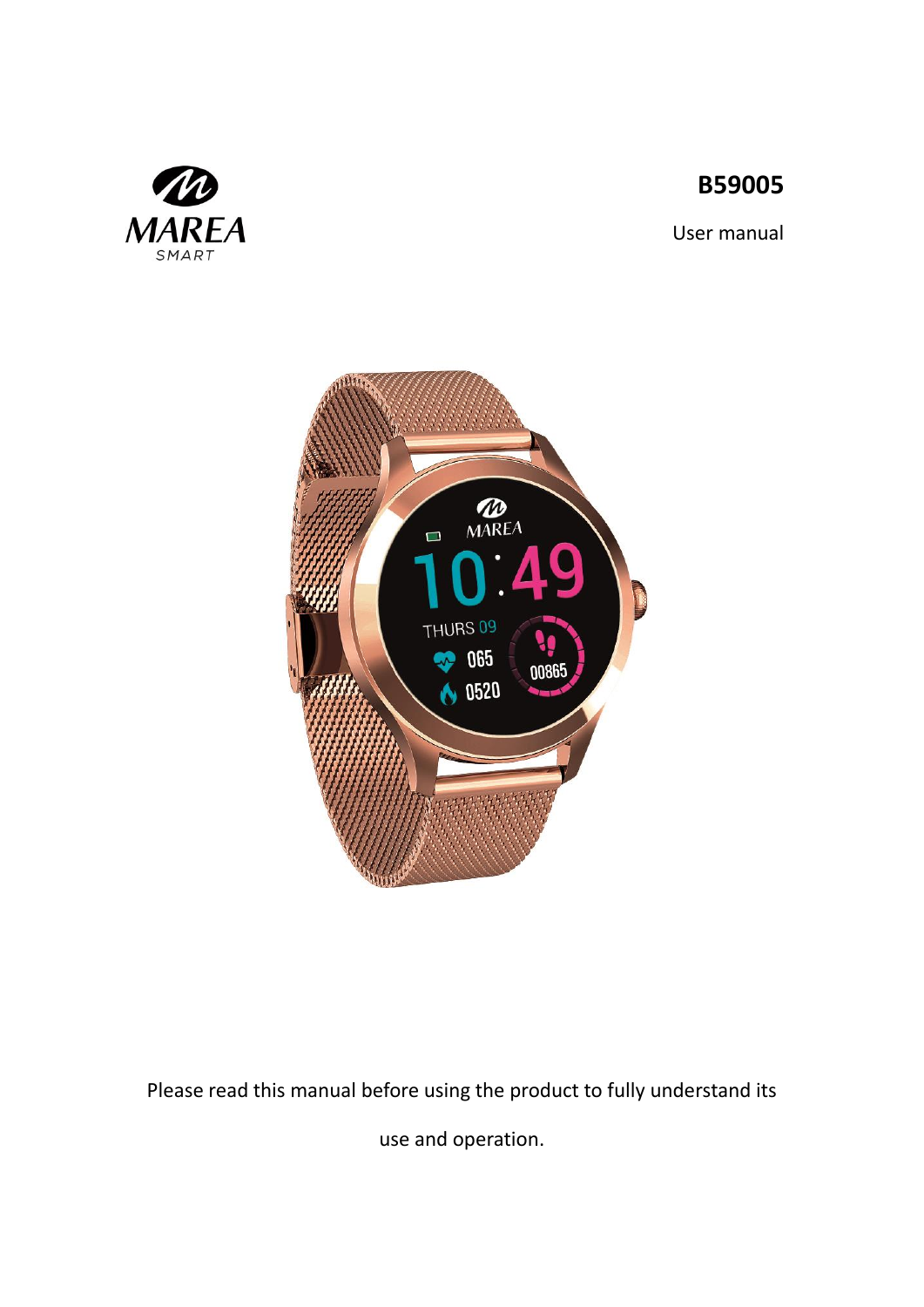### **CAUTION:**

- The company reserves the right to modify the contents of this manual without any further notification. Some functions may vary in certain versions of software.
- Please charge this product with the charger provided for no less than 2 hours before using it for the first time. Use only the charger that is included with the product. Make sure that the charger and the smart watch are properly connected while charging. Do not charge if the watch has water (or sweat) to avoid short circuits and damaging the product.
- Avoid hitting the smart watch, it could break the glass.
- The waterproof rank is IP68, therefore the smart watch can be used for daily life. But the smart watch cannot be used for diving or be under water for a long time. In addition, the smart watch cannot be used in shower/baths with hot water, since the water steam will damage it.

### **Product description**





### **System Requirements:**

Android: Android 5.1 or above iPhone: iOS 9.0 or above

#### **Turn on/off**

Press and hold the side button for 3 seconds to turn on the smart watch; short press the side button to activate the watch when in standby mode.

Press and hold the side button for 3 seconds to turn off the smart watch.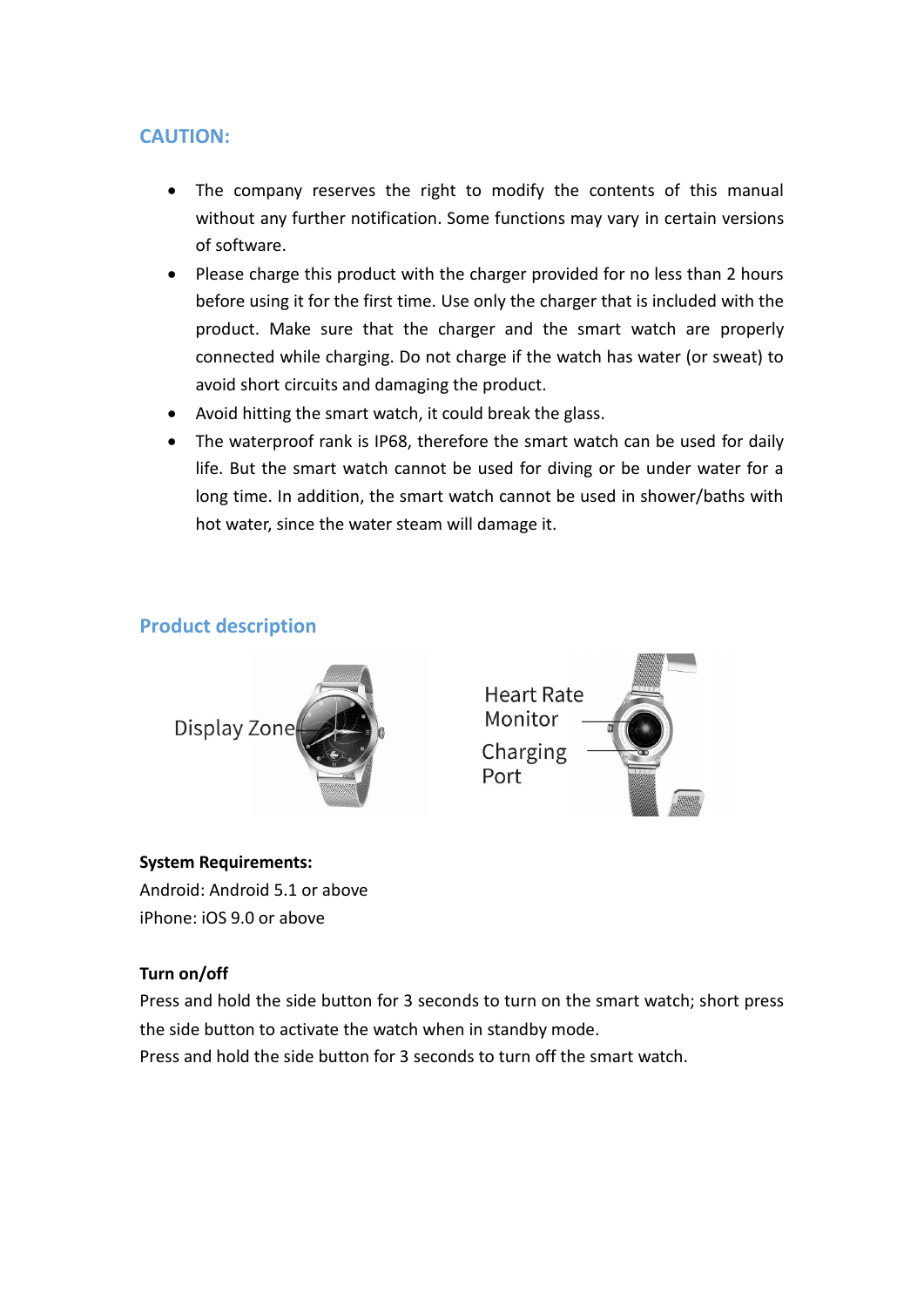## **Strap adjustment (for metal straps)**

1. Buckle diagram (Figure 1).

2. First use the stylus to lift the buckle so that you can move it to the desired position (Figure 2).

3. The position of the buckle seat should be aligned with one of the slots on the opposite side of the strap (Figure 3).

4. Hook the buckle onto the thin bar, then push down the buckle (Figure 4).



### **Download and install the application**

1. Go to our website www.mareasmart.com and find your smart watch model. The model number is found on the back of the smart watch (it starts with "B" and is followed by five digits).

2. Download and install on your phone the official app that corresponds with your smart watch model.

3. Open the app and enable all the permissions that the app requests.

4. Turn on Bluetooth on your phone.

5. Make sure that the smart watch has not been linked directly through Bluetooth to your phone. If so, unlink it.

6. Bind your Marea Smart watch through the app.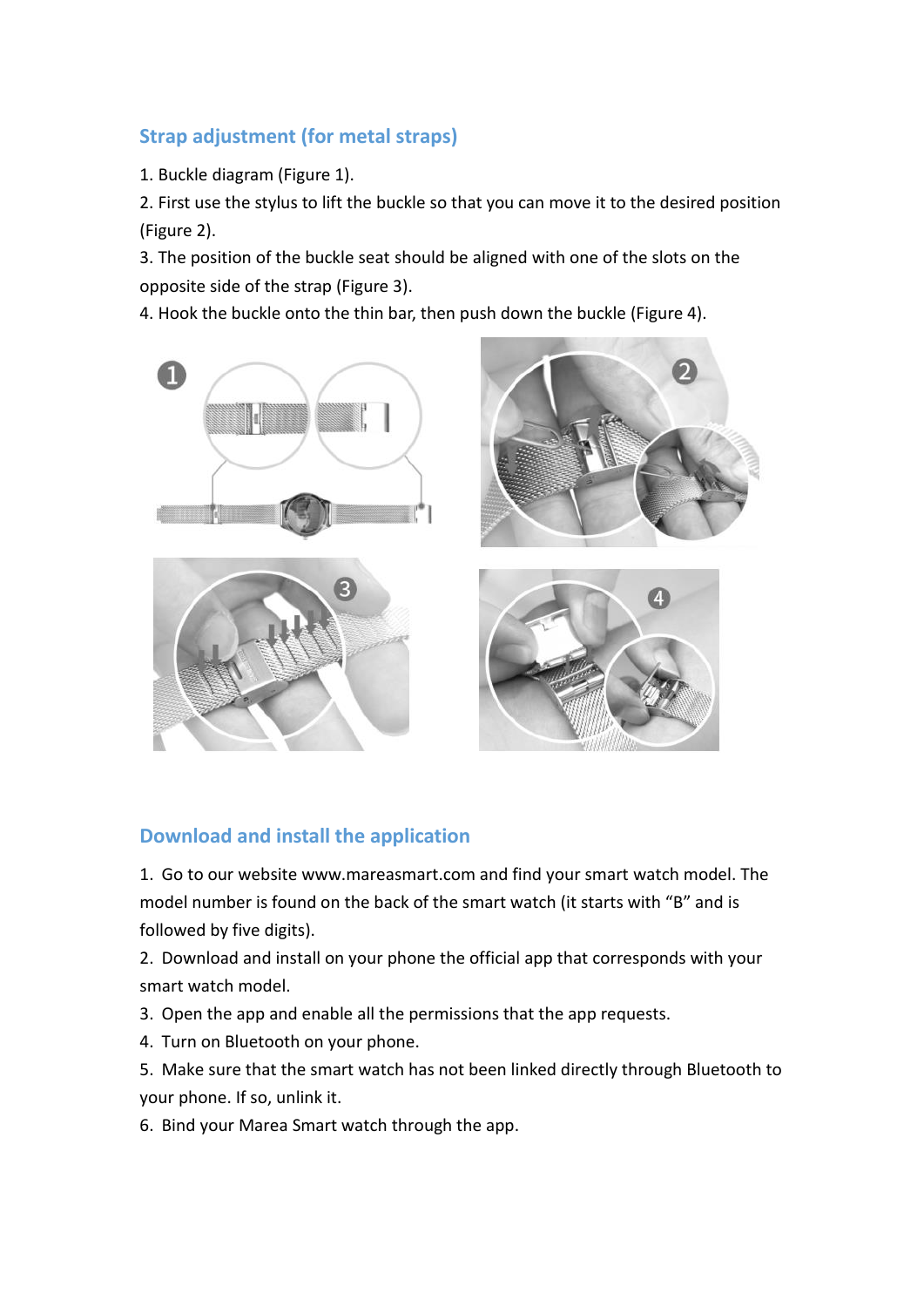#### **Notes on linking:**

- Only one smart watch pairing application should be installed on the phone to ensure that the connection with the smart watch is normal. If several applications are connected, they can affect the connection between the watch and the phone. Some Android phones will prompt you that you cannot install them. Please go to 'settings' of the phone and authorize the 'Unknown source'.
- When the mobile phone requests permissions, click "Allow". On the contrary, you may not receive notifications, scan QR codes, open the remote camera or use other functions. These permissions do not affect the flow of the phone or other information on the phone.
- Some Android phones may accidentally close the app when cleaning the applications. Please keep the app running in the background. To turn on this function on your phone: open the phone settings - application management – official application - rights management - backstage management - select background running. The setting method may be different due to different mobile phone versions and models.
- For iPhone: if the phone is in standby or hibernationmode for a long time (for example, for 2 hours or more the phone has not been in use and the screen is off), the application will be closed by the iOS system , so the application and the watch will be disconnected and the application functions will not be available. Re-activate the phone and it will automatically reconnect.

### **Functions in Smart watch**

From the home screen on the smart watch:

- Swipe up to enter the main menu.
- Swipe down to see the status bar (includes: settings, do not disturb mode, brightness, date, battery, and connection status).
- Swipe right to enter the message interface.
- Swipe left to enter the shortcut menu (includes: pedometer, heart rate, sleep, and menstruation). The menstruation icon will appear on the smart watch only after setting it on the app.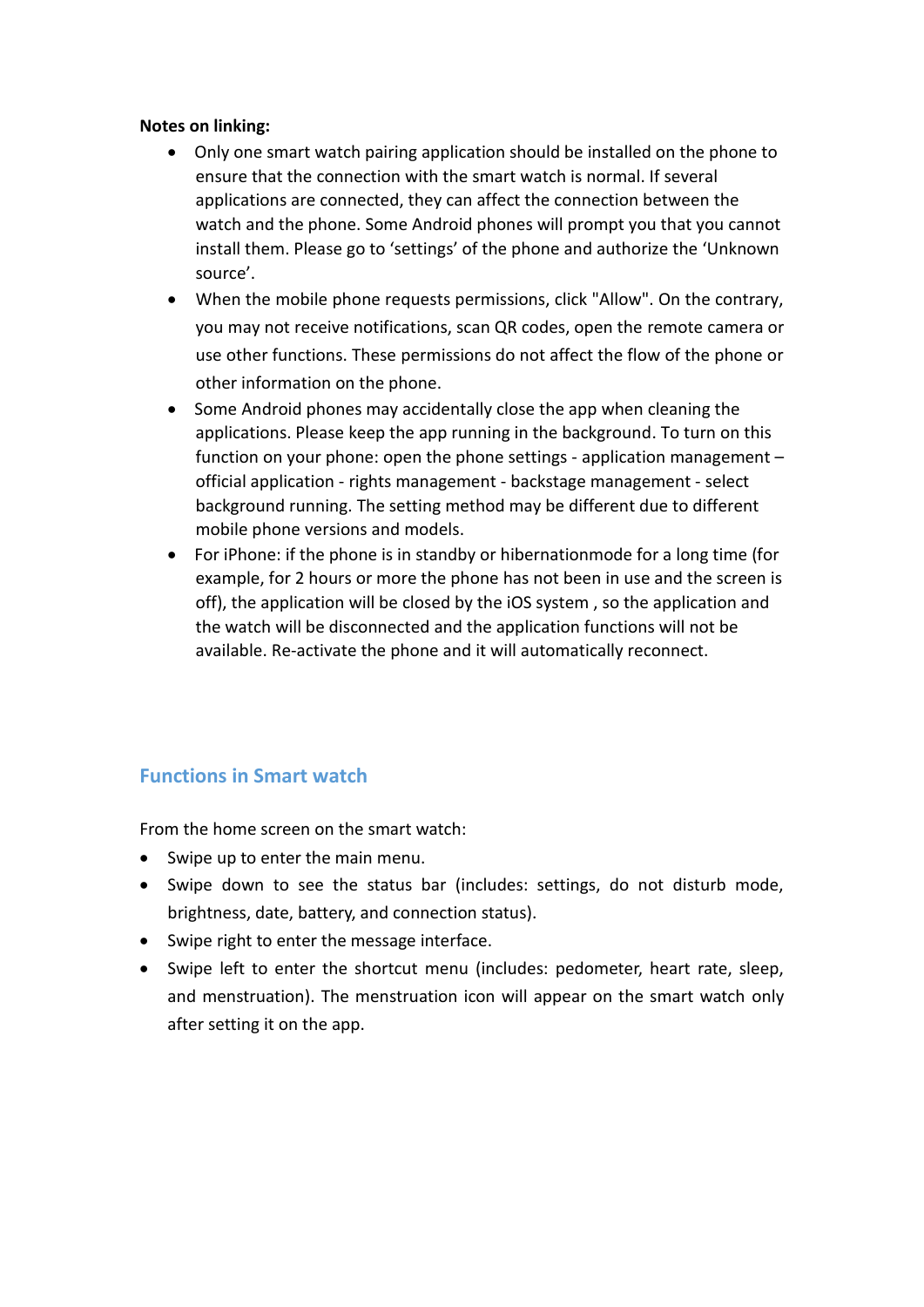

### **Home screen selection**

Long press the home screen to enter the selection interface, swipe right / left to see all available options. Click on the desired screen to make it the home screen.



**From the home screen, swipe up:**



Click on the corresponding icon to access the following functions:



**A. Steps, distance and calories:** It shows the steps taken, the distance traveled and the calories consumed on the current day. You can check the historical data on the app.



**B. Heart rate:** Upon entering the function, the heart rate measurement will start automatically. Wait about 1 minute for the measurement to finish. The data will be displayed in more detail on the app.



**C. Blood pressure:** Upon entering the function, the blood pressure measurement will start automatically. Wait about 1 minute for the measurement to finish. The data will be displayed in more detail on the app.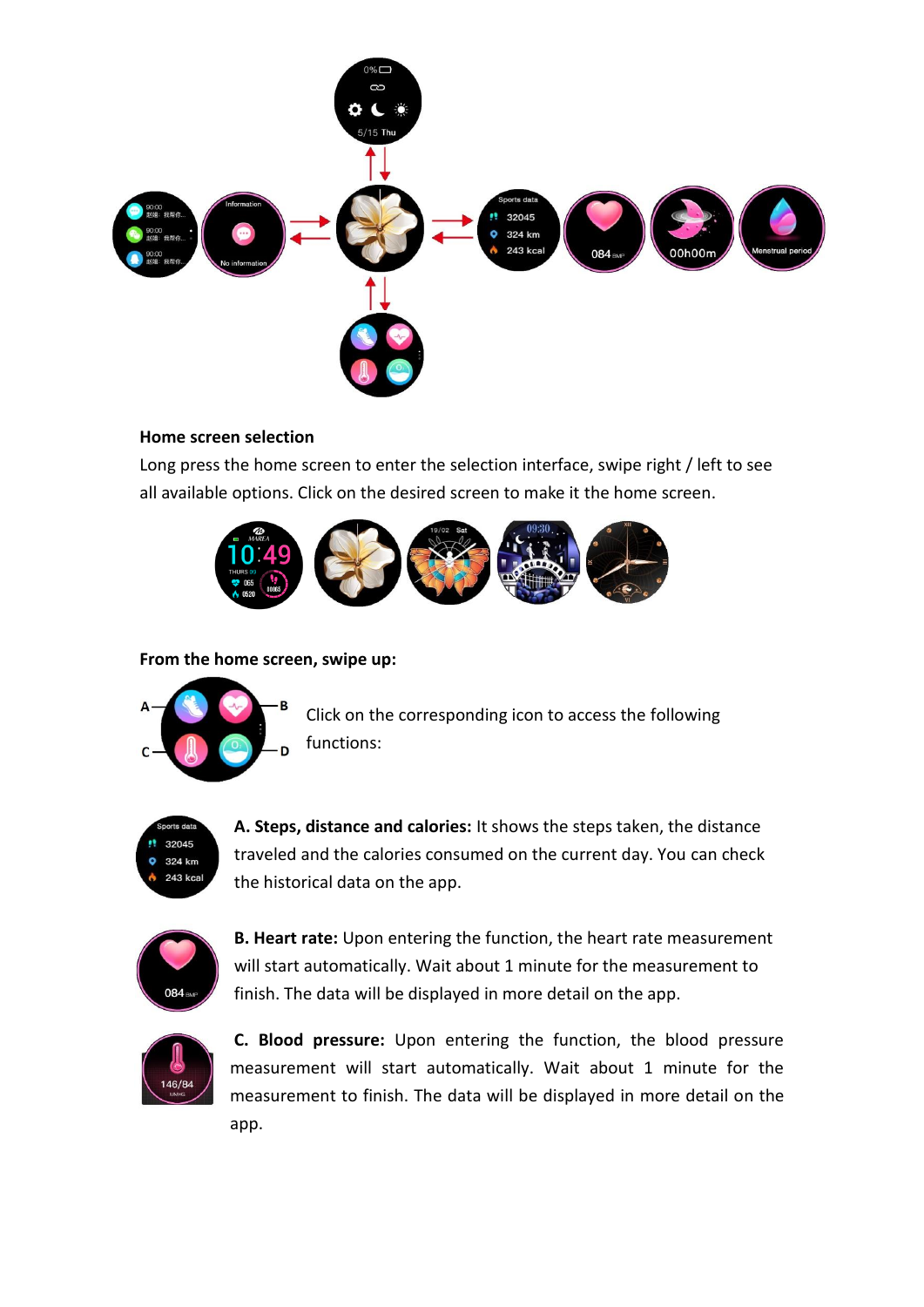

**D. Blood oxygen:** Upon entering the function, the blood oxygen measurement will start automatically. Wait about 1 minute for the measurement to finish. The data will be displayed in more detail on the app.

### **Notes on health functions:**

- Monitoring heart rate, blood pressure, and blood oxygen requires the watch and arm to be in contact, and the watch should not be too tight or too loose. The test can be inaccurate if it is too tight because it will affect blood flow, and if it is too loose because it will affect the monitoring of the heart rate sensor.
- The results of the smartwatch measurements are only indicative and cannot substitute in any case for any medical test. Please follow your doctor's instructions and do not rely solely on these results for an evaluation.

### **From the home screen, swipe up twice:**



Click on the corresponding icon to access the following functions:



**E. Messages:** Shows the last 3 messages. The phone and the watch have to be linked and within the Bluetooth range. Notifications cannot be deleted. The last notification received will replace the oldest one.

On the app you can select what type of notifications you want to receive on the smart watch.

**F. Sports:** In the sports menu, swipe left / right to view all available sports (walking, indoor walking, running, indoor running, cycling and hiking).



Press on the chosen sport and the exercise recording will begin. To finish registration, swipe to the right or press the button on the side of the watch. Click "x" to continue or"√" to stop and save the data. The data will only be saved if there is a minimum of movement and a minimum of 5 minutes of duration (otherwise a message will notify that the data is insufficient to save).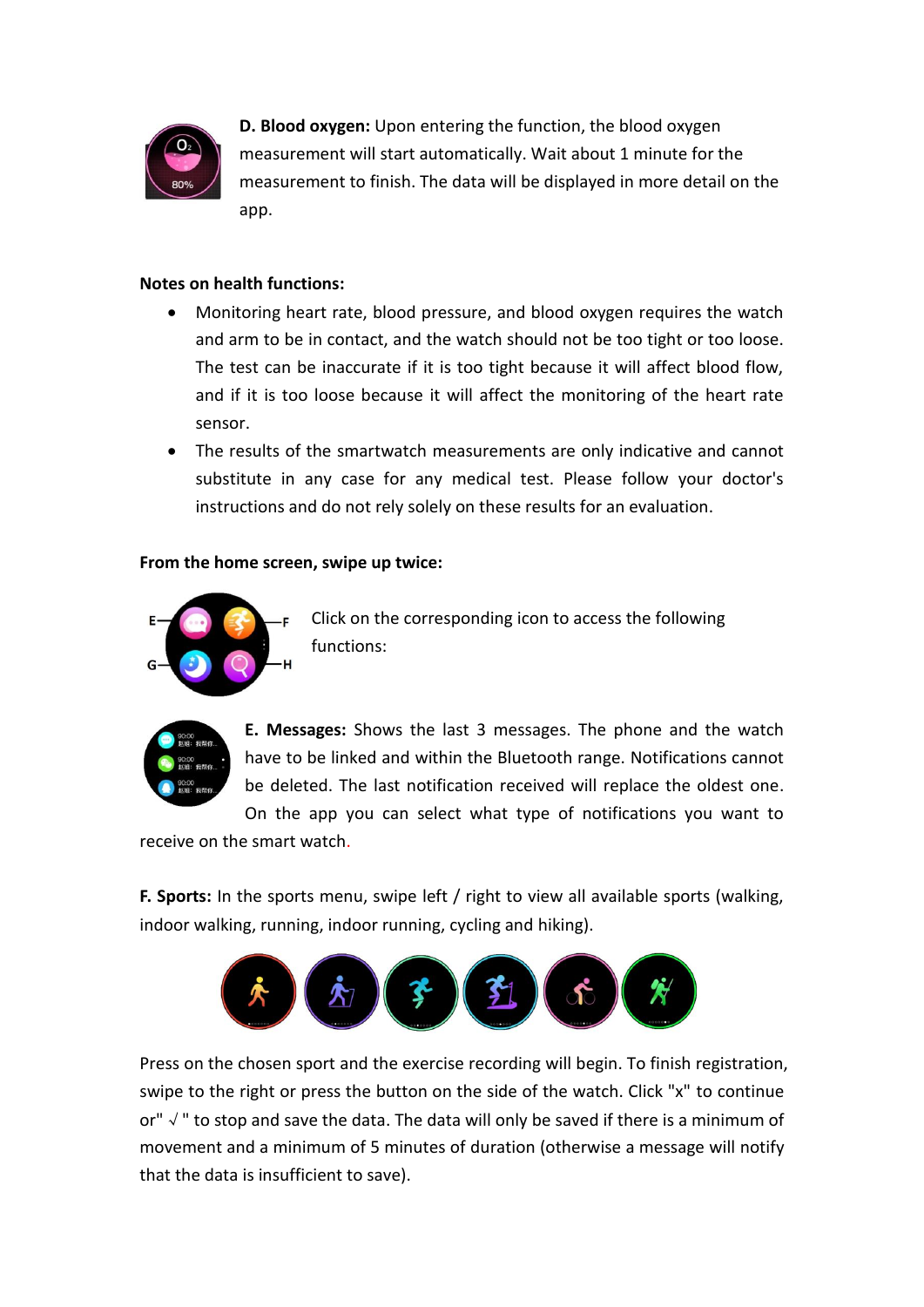

All historical data can be viewed on the app.



**G. Sleep:** If you have worn the watch during the previous night, click on the "Sleep" icon to see the hours and minutes of total sleep for the previous night. You can check the historical data io the app.



**H. Find phone:** Click the Find phone icon to enter its interface, click again on the icon and the paired phone will ring so you can find it. The phone and the watch have to be paired and within the Bluetooth range.

### **From the home screen, swipe up three times:**



Click on the corresponding icon to access the following functions:

**I. QR code:** Scan the QR code with your phone to download the app through your app store or browser.



**J. Music remote control:** Displays button to play / pause and skip to previous or next song, to remotely control the music playing on the paired phone.

**K. Stopwatch:** Click on start icon to start the count. Click the lower left icon to save a split time or the pause icon to pause. When the time is paused, click on the split time to view all split times or click the reset icon to reset to 0. The smart watch stores up to 4 split times.

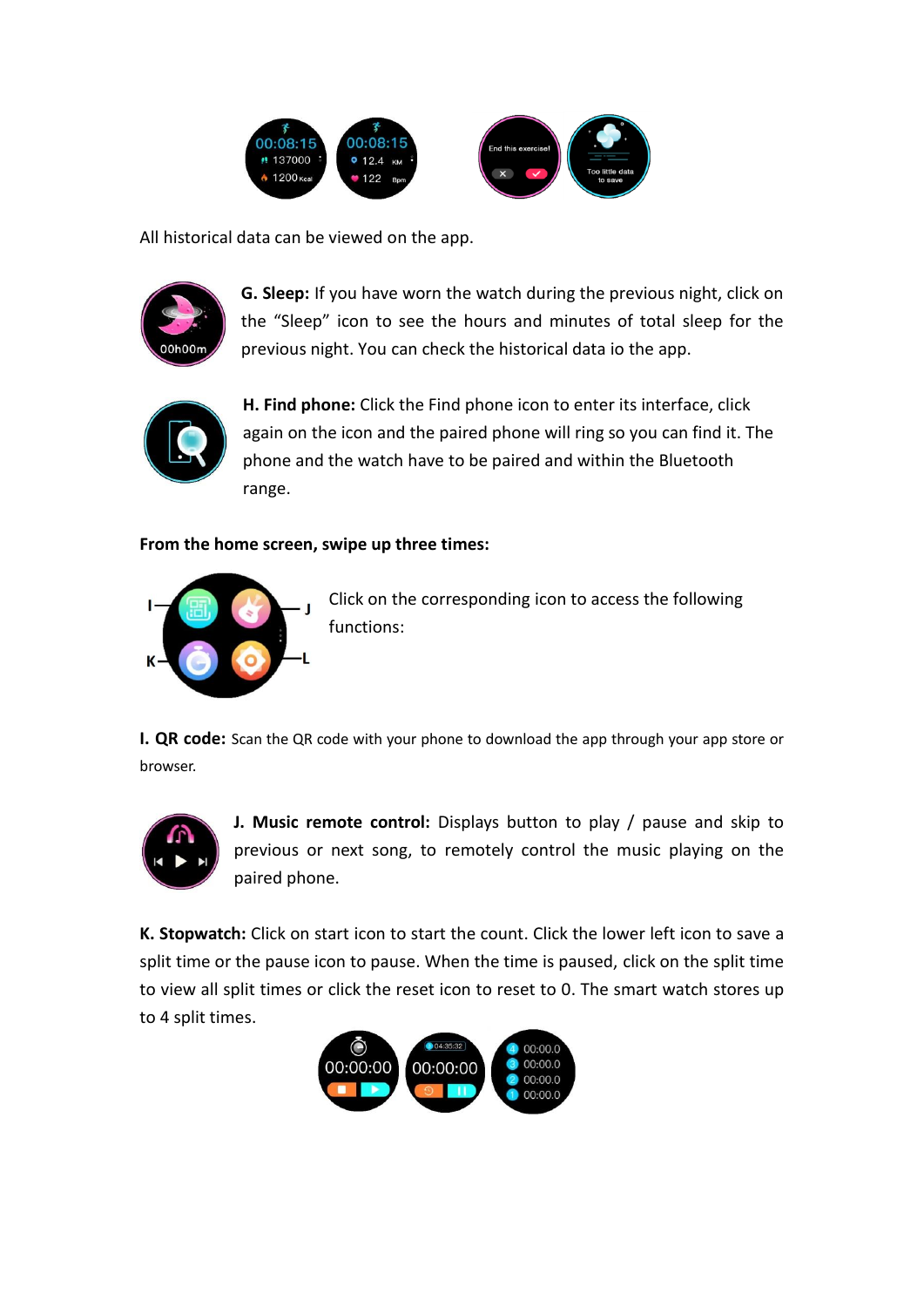#### **L. Settings:**



**Screen brightness**: Click "+" to increase and click "-" to decrease. The brighter it shines, the more battery it will use.

**QR code to download app**: Scan the QR code with your phone to download the app through your app store or browser.



**About the smart watch**: Displays the Bluetooth name, Mac address, and version number.

**Restart**: Resets the smart watch to factory settings (click "√" to confirm or " $\times$ " to exit). This function will erase the data saved on the smart watch.

**Turn off:** Turns off the smart watch (click on " $\sqrt{ }$ " to confirm or " $\times$ " to go out).

#### **Return to home screen**

From any function, swipe right to return to the previous menu or short press the side button to return directly to the home screen.

### **Functions in the app** (they can only be used if the smart watch is linked)

**Menstruation:** Registered app users with female gender can set the menstrual cycle function. Only after setting it on the app will the menstruation icon appear on the smart watch.

**Notifications:** Activate notifications for each of the apps you want to receive notifications from on your watch. When the phone receives incoming calls or new notifications from activated apps, these notifications are received on the smart watch. The last unread 3 messages / notifications can be viewed in the message interface on the smart watch.

**Reminders:** They are set on the app and, when the selected time arrives, the watch will vibrate and display the corresponding icon. Includes sedentary reminder, drink water reminder and alarm clock (up to 5).